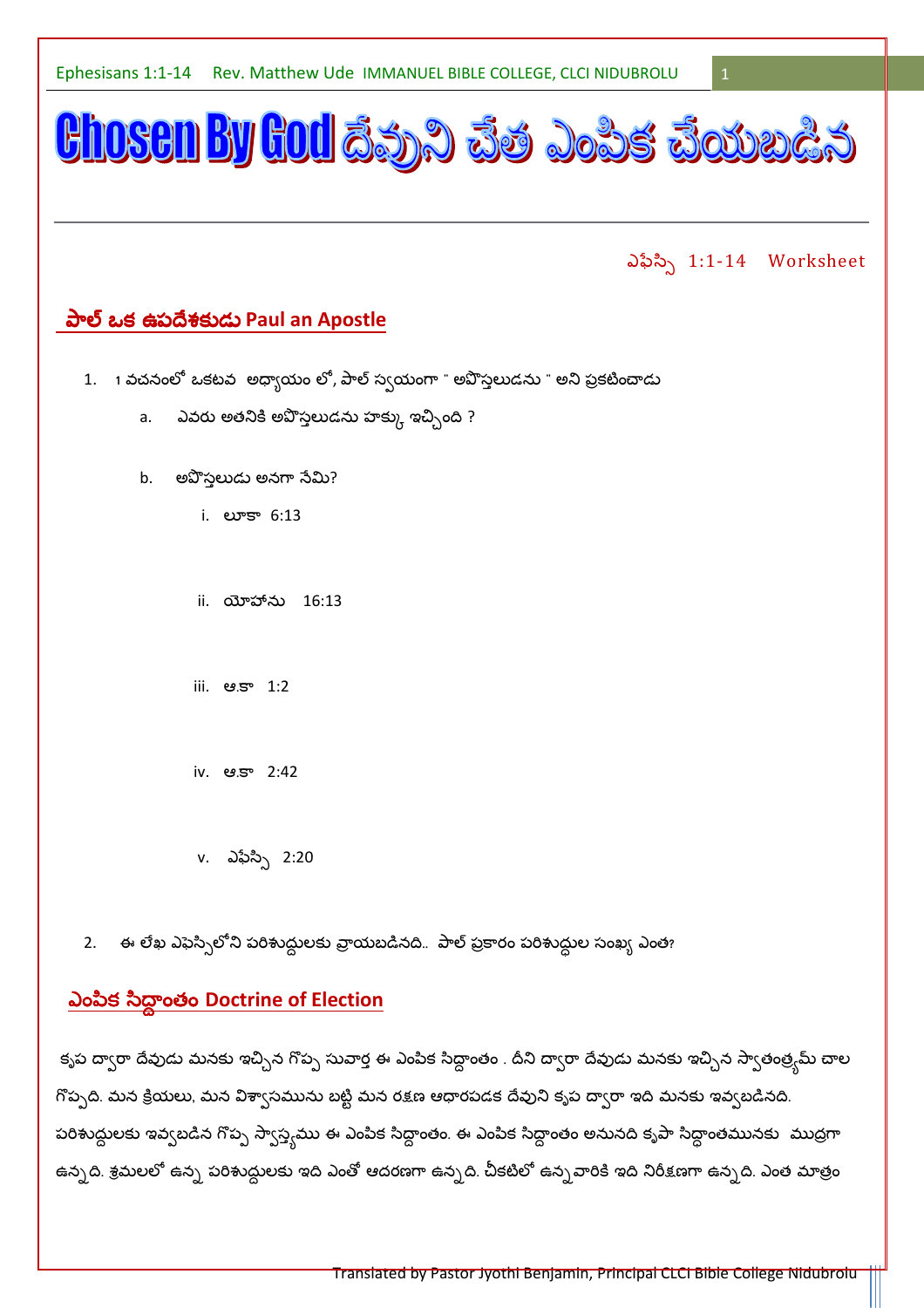సందేహం లేకుండా ఇది బాధలో ఉన్న*వా*రికి ఓదార్పు నిస్తుంది. మంచి రోజులు రాబోతున్నవని తెలియజేయు చున్నది. అన్యులకు లేని గొప్ప హామీ ఇది మనకు ఇచ్చుచున్నది..

 $\overline{2}$ 

ఈ 3 – 14 వచన భాగం, ఎంపిక సిద్ధాంతానికి మూల భోదగా ఉన్నది.

## దేవుని ప్రేరణ The Motivation of God

దేవుని ప్రేరణను దృష్టిలో ఉంచుకుని పాల్ ఈ ఎంపిక సిద్ధాంతం యొక్క చర్చను ఈ వచన భాగంలో ప్రారంభిస్తున్నాడు. దేవుడు ఏమి చేస్తాడు ఎందుకు చేస్తాడు?

- ఎఫెసీయులకు 1:3 లో ఏ పదం మూడుసార్లు ఉపయోగించబడింది?  $3.$
- 4. ఈ 3 14 వచన భాగంలో ''క్రీస్తునందు లేదా క్రీస్తులో'' అని ఎన్ని సార్లు పాల్ చెప్పాడు?
- 4లో పాల్ "ఎట్లనగా" అని ప్రారంభిస్తున్నాడు. ఇది గ్రీకులో "కతోస్" అని ఉంది. ఇది మామూలుగాను మరియు  $5.$ విమర్నకులకు సమాధానం ఇచ్చు రీతిలో ఉంది. ఈ రెండింటికి తేడా ఏమిటి? ఈ వచనాన్ని అర్ధం చేసుకోడానికి ఇది ఏవిధంగా ఉపయోగపడుచున్నది? (యోహాను 1:16

## దేవుడు మనలను ఎంపిక చేసుకొన్నాడు. God Chose Us

ఈ ఎంపికను గూర్చి వివరిస్తూ పాల్ ఇక్కడ రెండు పదాలను వాడుచున్నాడు. ఈ రెండు పదాలకు తేడా పెద్దగా లేకపోయినా దేవుని యొక్క కార్యాన్ని ఇవి గట్టిగా తెలియజేస్తున్నవి.

- ἐξελέξατο 4వ వచనంలో 6.
- προορίσας 5వ వచనంలో  $7.$
- 8. ఇదంతా కూడా దేవుని కార్యమని 4- 6 వచనాలలో ఏ ఏ పదాలు వాడబడినవి?
- ఈ క్రింది వచనాలన్నిటిలో ''ఎంపికను'' గూర్చి యేసు ఏమి చెప్పాడు? 9.
	- 15:16 యోహాను  $a<sub>z</sub>$
	- b. 15:19 యోహాను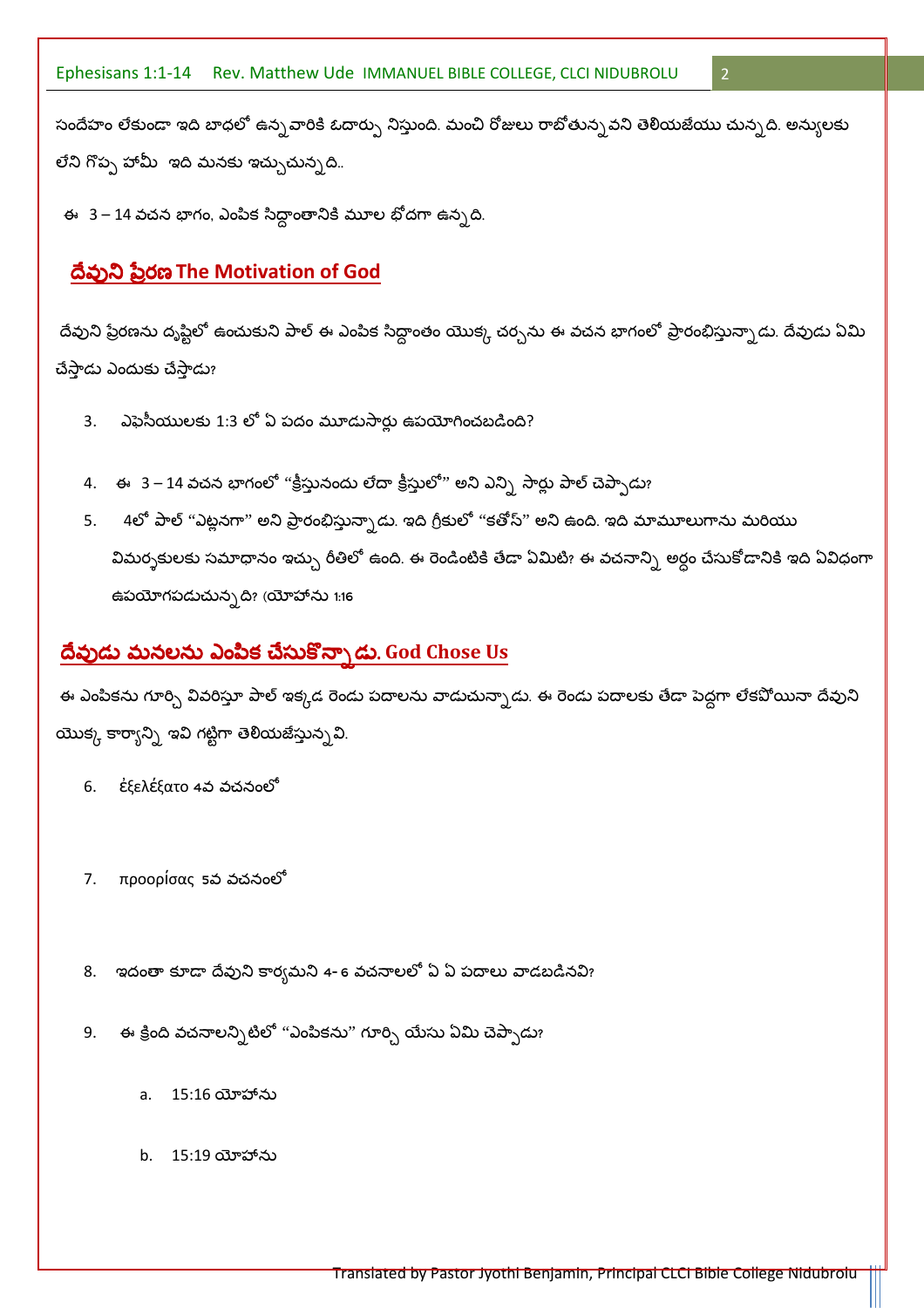c. 18:7-8 లూకా

## ఎంపిక సంబంధించి సాధారణ లోపాలు Common Errors with regard to Election

 $\overline{3}$ 

10. ఈ క్రింది వాటిలో ఉన్న తప్పలేమిటి? మొదటి 14 వచనాల ప్రకారం ఇవి ఎలా తప్ప?

- a. మన రక్షణకు కారణం మన యొక్క ......
- b. ప్రభువు సంఘాన్ని ఎంచుకున్నాడు.
- c. తనను ఎవరైతే నమ్ముతారని ప్రభువు ముందుగా గ్రహించాడో వారిసే ఆయన రక్షించాడు.

# <u> పూర్వనిర్ణీతం వర్నెస్ దివ్యద్భష్టి Foreknowledge versus Predestination</u>

11. 2 రాజులు 20:1-6 పరిగణించండి, ఈ కథ దేవునియొక్క దివ్యదృష్టిని మనకుగా చూపిస్తుంది . ఏ విధంగా ఈ కథ దేవుని పూర్వనిర్లీతం లేదా ఎంపికను గురించి మనకు విభిన్నంగా తెలియజేస్తున్నది?

## దేవుని యొక్క చిత్తం The Will of God

- 12. వచనం 11 12లో ఆయన తన చిత్తాను సారముగా చేసిన నిర్ణయముచొప్పన సమస్తకార్యములను జరిగించుచున్నాడు. అయితే కొందరు దీనిని దేవుని సార్వభౌమత్వాన్ని ప్రశ్నించుటకు వాడుచున్నారు. అనగా దేవుడు ఏది జరగాలని కోరుకుంటాడో దానిసే జరిగిస్తాడని వారు వాదిస్తున్నారు. అయితే ఈ వాక్యం యొక్క అర్ధం ఇది కాకవోవచ్చు. దేవుని చిత్తాన్ని వివరించే ఈ క్రింది వచనాలను గమనించండి.
	- a. 2 పేతురు 3:9
	- b. 1:11 ఎఫేస్సి
	- c. 3:1 యోహాను

### ఫలితం The Result

13. 4 వచనంలో దేవుడు మనలను ఎన్సుకొన్న ఫలితంగా మనము మచ్చలేని వారిమిగాను పరిశుద్ధులముగాను ఉన్నాము. మనుష్యులకు దేవుడు ఇచ్చు రెండు పవిత్రతలను గూర్చి పరిశుద్ధ గ్రంధం మాట్లాడుచున్నది. అవి ఏమిటి వాటిలో దేని గూర్చి ఇక్కడ చెప్పబడినది?